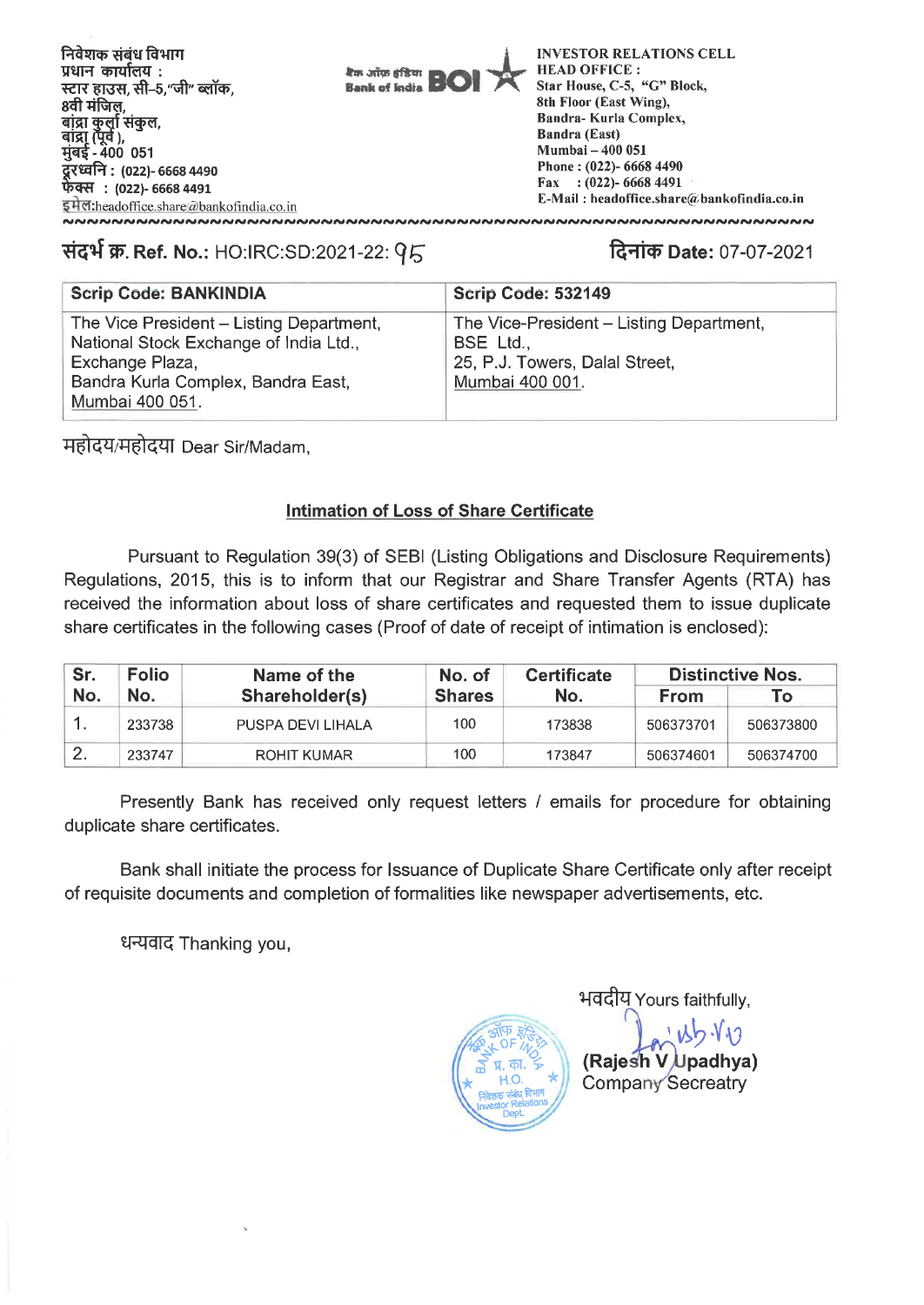# **Subhankar Das**

| From:<br>Sent:<br>To:<br>Cc: | bssduplicate@bigshareonline.com<br>06 July 2021 14:58<br>Rajesh Venkataraj Upadhya; Investor Relations Department<br>ganesh@bigshareonline.com; jibu@bigshareonline.com;<br>bhagwan@bigshareonline.com; Bssduplicate@Bigshareonline.Com |
|------------------------------|-----------------------------------------------------------------------------------------------------------------------------------------------------------------------------------------------------------------------------------------|
| Subject:                     | Duplicate Share Intimations Received On: 20210706                                                                                                                                                                                       |
| <b>Attachments:</b>          | 536620.pdf                                                                                                                                                                                                                              |

**CAUTION:** This email originated from a source outside Bank of India. Do not click<br>on links or open attachments unless you recognize the sender and you know the on links or open attachments unless you recognize content is safe.

#### Dear Sir/Ma'am,

Please be informed that in terms of the provisions of the SEBI (LODR) Regulations, 2015, the Company is required to submit information regarding loss of share certificates and issue of duplicate certificates, to the stock exchange within two days of its getting information. Further, the said intimation has to be filed only through the mode of NEAPS filing for NSE and on listing.bseindia.com for BSE and not via hard copy submission.

Accordingly, we are sharing herewith the receipt of the following request for loss of share certificate of the Company by shareholders, to enable you to comply with the said regulatory requirement within the timelines prescribed.

| Client Name            |       | Cert. No   Dist. No From   Dist. NO. To   Folio No.   Quantity |           |        |     | Name              | JH <sub>2</sub> |
|------------------------|-------|----------------------------------------------------------------|-----------|--------|-----|-------------------|-----------------|
| BANK OF INDIA - EQUITY | 73838 | 506373701                                                      | 506373800 | 233738 | 100 | PUSPA DEVI LIHALA |                 |

Should you have any queries in respect of the aforesaid instruction kindly revert back.

Regards,

Bigshare Services Pvt. Ltd.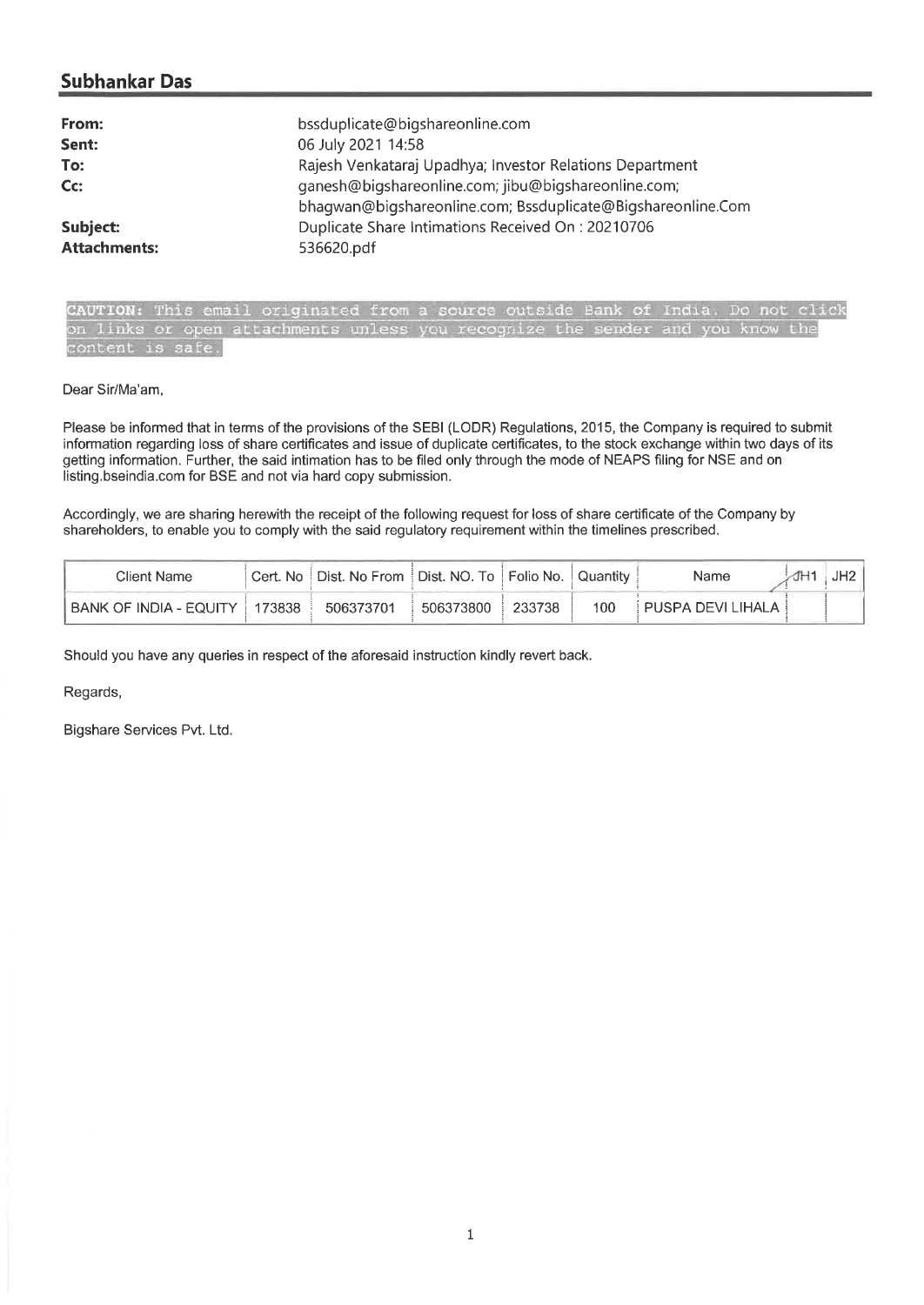The Company Secretary,

Bigshare Services Pvt Ltd 1st Floor, Bharat Tin Works Building, Opp. Vasant Oasis, Makwana Road, Marol, Andheri (East), Mumbai 400059, India,

# **536620**

DUF

Dated - 1st July 2021

Subject- Request Letter for Issuing Duplicate Physical Shares, **Folio no- 233738,** and for address change

**Sir/Ma'am' ,** 

Ť٥.

I hold 100 shares of your client company "Bank of India" with Folio nc- 233738, Named- Puspa Devi Lihala, and in a termite destruction, the-physical shares got mutilated and destroyed.

I wanted my physical shares back, so it is a request letter for the same. Please do consider this letter, as a request for issuance of duplicate share certificates to me.

And also I wanted to change my registered communication address and for that I am attaching the old address proof as well as my new address proof. Please do consider this letter also as a request for address change too, Kindly do rectify my address in the register of members and send me the physical shares in the new address.

| Old address             | <b>New address</b>                |
|-------------------------|-----------------------------------|
| Puspa Devi Lihala       | Puspa Devi Lihala                 |
| C/o Munna Lal Lihala    | C/o Late Munna Lal Lihala         |
| At/Po- Meramandali      | Lihala Niwas,                     |
| Dist-Dhenkanal, Odisha. | Near Mirania tower                |
| Pin - 759121            | Transformer side gali, Last plot, |
|                         | Gandhi Marg, Angul                |
|                         | Angul, Odisha.                    |
|                         | Pin - 759122                      |
|                         | Contact-9437112521                |
|                         | E-mail- lihal@rediffmail.com      |
|                         |                                   |

Thanks and regards

Rofa Dexilihala

PUSPA DEVI LIHALA

Angul.

Contact- 9437112521

E-mail- lihal@rediffmail.com

Pan no- AAVPL2864J



End- pan coord xespx; old address proof; new address proof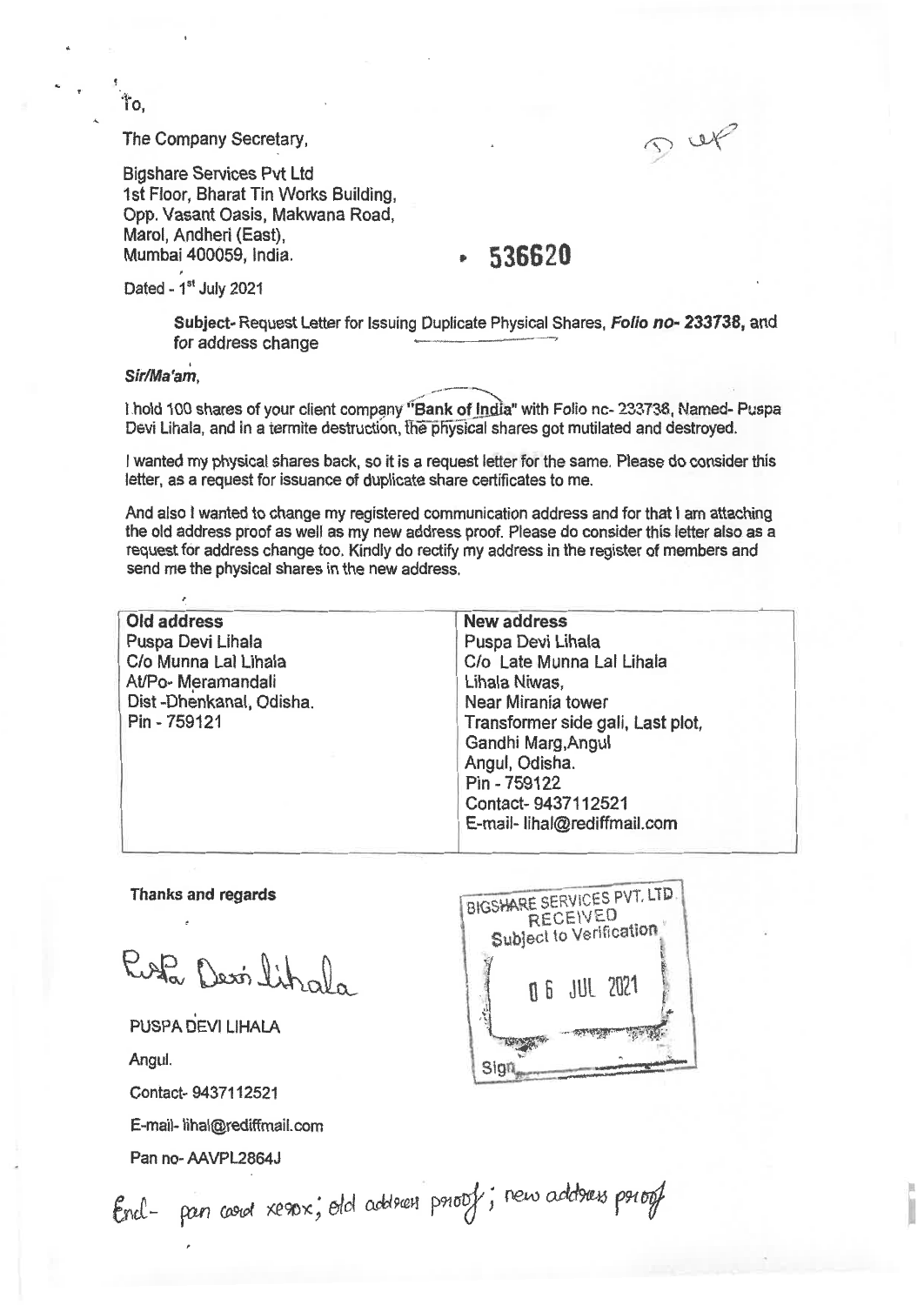To,

The Company Secretary,

Bigshare Services Pvt Ltd 1st Floor, Bharat Tin Works Building, Opp. Vasant Oasis, Makwana Road, Marol, Andheri (East), Mumbai 400059, India.

 $\mathcal{D}^{u\ell}$ 

# **536621**

Dated - 1<sup>st</sup> July 2021

**Subject-** Request Letter for Issuing Duplicate Physical Shares, **Folio no- 233747.** 

### **Sir/Ma'am,**

I hold 100 shares of your client company "Bank of India" with Folio no-233747, Named- Rohit Kumar Lihala, and in a termite destruction, the physical shares got mutilated and destroyed.

I wanted my physical shares back, so it is a request letter for the same. Please do consider this letter, as a request for issuance of duplicate share certificates to me.

Kindly do send me the physical shares in my address.

### **Address**

Rohit Kumar Lihala

Shiva Electricals,

D s road, Angul

Odisha — 759122

BIGSHARE SERVICES PVT. LTD. RECEIVED Subject to Verification 0 6 JUL 202 40.7,  $Sign$ 

### **Thanks and regards**

Rohit Kumar Lihala

Angul.

Contact- 9437112521

E-mail- lihal@rediffmail.com

Pan no- AAHPL6129N

End- renorg Pan Carol, Adole

ol, Aeloleum